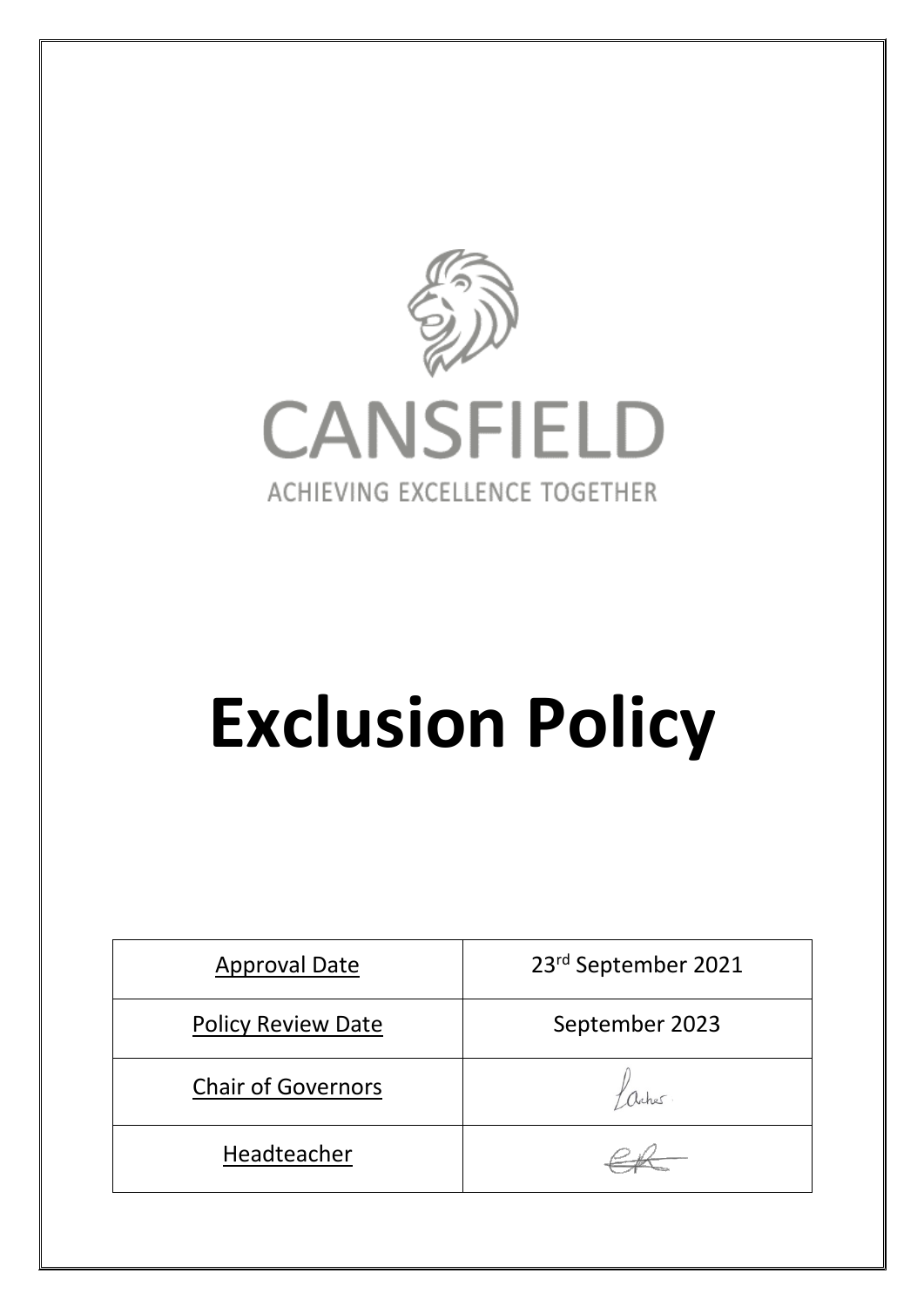## **1. Introduction**

Cansfield aims to ensure that:

- The exclusions process is applied fairly and consistently
- The exclusions process is understood by Governors, staff, parents and pupils
- Pupils in school are safe and happy

### **2. Legislation and Statutory Guidance**

This policy is based on statutory guidance from the Department for Education: *Exclusion from Maintained Schools, Academies and Pupil Referral Units (PRUs) in England* (2017). It is based on the following legislation, which outline schools' powers to exclude pupils:

- Section 52 of the Education Act 2002, as amended by the Education Act 2011
- The School Discipline (Pupil Exclusions and Reviews) (England) Regulations 2012
- Sections 64-68 of the School Standards and Framework Act 1998

In addition, the policy is based on:

- Part 7, chapter 2 of the Education and Inspections Act 2006, which looks at parental responsibility for excluded pupils
- Section 579 of the Education Act 1996, which defines 'school day'
- The Education (Provision of Full-Time Education for Excluded Pupils) (England) Regulations 2007, as amended by The Education (Provision of Full-Time Education for Excluded Pupils) (England) (Amendment) Regulations 2014

### **3. The Decision to Exclude**

We are committed to following all statutory exclusions procedures to ensure that every child receives an education in a safe and caring environment. Only the Headteacher, or Acting Headteacher, can exclude a pupil from school. A permanent exclusion will be taken as a last resort. A decision to exclude a pupil will be taken only:

- In response to serious or persistent breaches of the school's behaviour policy, **and**
- If allowing the pupil to remain in school would seriously harm the education or welfare of others

Before deciding whether to exclude a pupil, either permanently or for a fixed period, the headteacher will:

- Consider all the relevant facts and evidence, including whether the incident(s) leading to the exclusion were provoked
- Allow the pupil to give their version of events
- Consider if the pupil has special educational needs (SEN)

### **4. Definition**

For the purposes of exclusions, school day is defined as any day on which there is a school session. Therefore, INSET or staff training days do not count as a school day.

### **5. Roles and Responsibilities**

### **5.1 The Headteacher**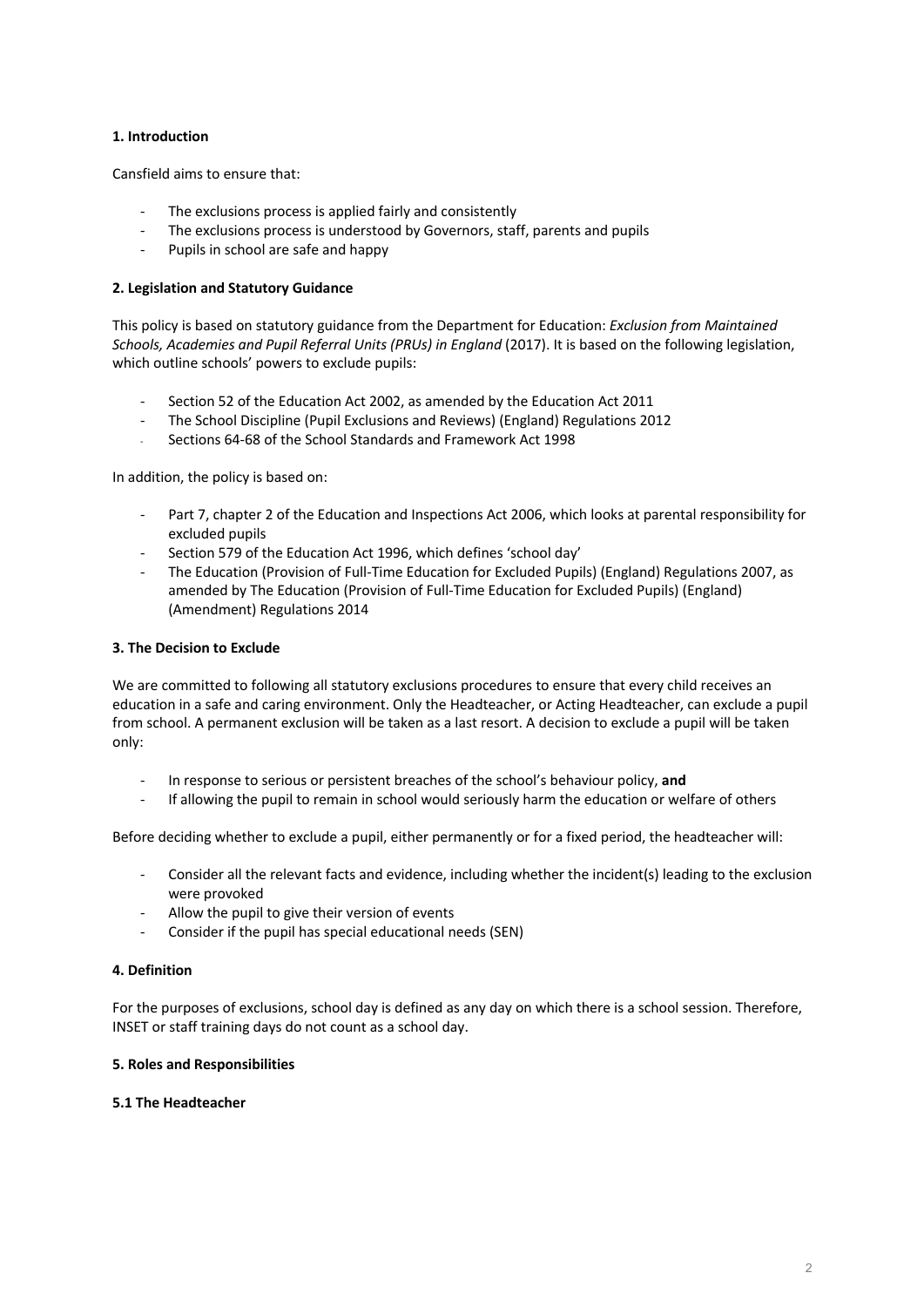# **5.1.1. Informing Parents**

The Headteacher will immediately provide the following information, in writing, to the parents of an excluded pupil:

- The reason(s) for the exclusion
- The length of a fixed-term exclusion or, for a permanent exclusion, the fact that it is permanent
- Information about parents' right to make representations about the exclusion to the Governing Body and how the pupil may be involved in this
- How many representations can be made
- Where there is a legal requirement for the Governing Board to meet to consider the reinstatement of a pupil, and that parents have a right to attend a meeting, be represented at a meeting (at their own expense) and to bring a friend

The Headteacher will also notify parents by the end of the afternoon session on the day their child is excluded that for the first 5 school days of an exclusion, or until the start date of any alternative provision where this is earlier, parents are legally required to ensure that their child is not present in a public place during school hours without a good reason. Parents may be given a Fixed Penalty Notice or prosecuted if they fail to do this. If alternative provision is being arranged, the following information will be included when notifying parents of an exclusion:

- The start date for any provision of full-time education that has been arranged
- The start and finish times of any such provision, including the times for morning and afternoon sessions, where relevant
- The address at which the provision will take place
- Any information required by the pupil to identify the person they should report to on the first day

#### **5.1.2 Informing the Governing Body and Local Authority**

The Headteacher will immediately notify the Governing Body and the Local Authority (LA) of:

- A permanent exclusion, including when a fixed-period exclusion is made permanent
- Exclusions which would result in the pupil being excluded for more than 5 school days (or more than 10 lunchtimes) in a term
- Exclusions which would result in the pupil missing a public examination

For a permanent exclusion, if the pupil lives outside the Local Authority in which the school is located, the Headteacher will also immediately inform the pupil's 'home authority' of the exclusion and the reason(s) for it without delay. For all other exclusions, the Headteacher will notify the Governing Body and Local Authority once a term.

### **5.2 The Governors Exclusion Panel**

Responsibilities regarding exclusions is delegated to the Governors Exclusion Panel consisting of at least 3 Governors. The Governing Body has a duty to consider the reinstatement of an excluded pupil (see section 6).

Within 14 days of receipt of a request, the Governing Body will provide the secretary of state and the Local Authority with information about any exclusions in the last 12 months.

For a fixed-period exclusion of more than 5 school days, the Local Authority will arrange suitable full-time education for the pupil. This provision will begin no later than the sixth day of the exclusion.

Provision does not have to be arranged for pupils in the final year of compulsory education who do not have any further public examinations to sit.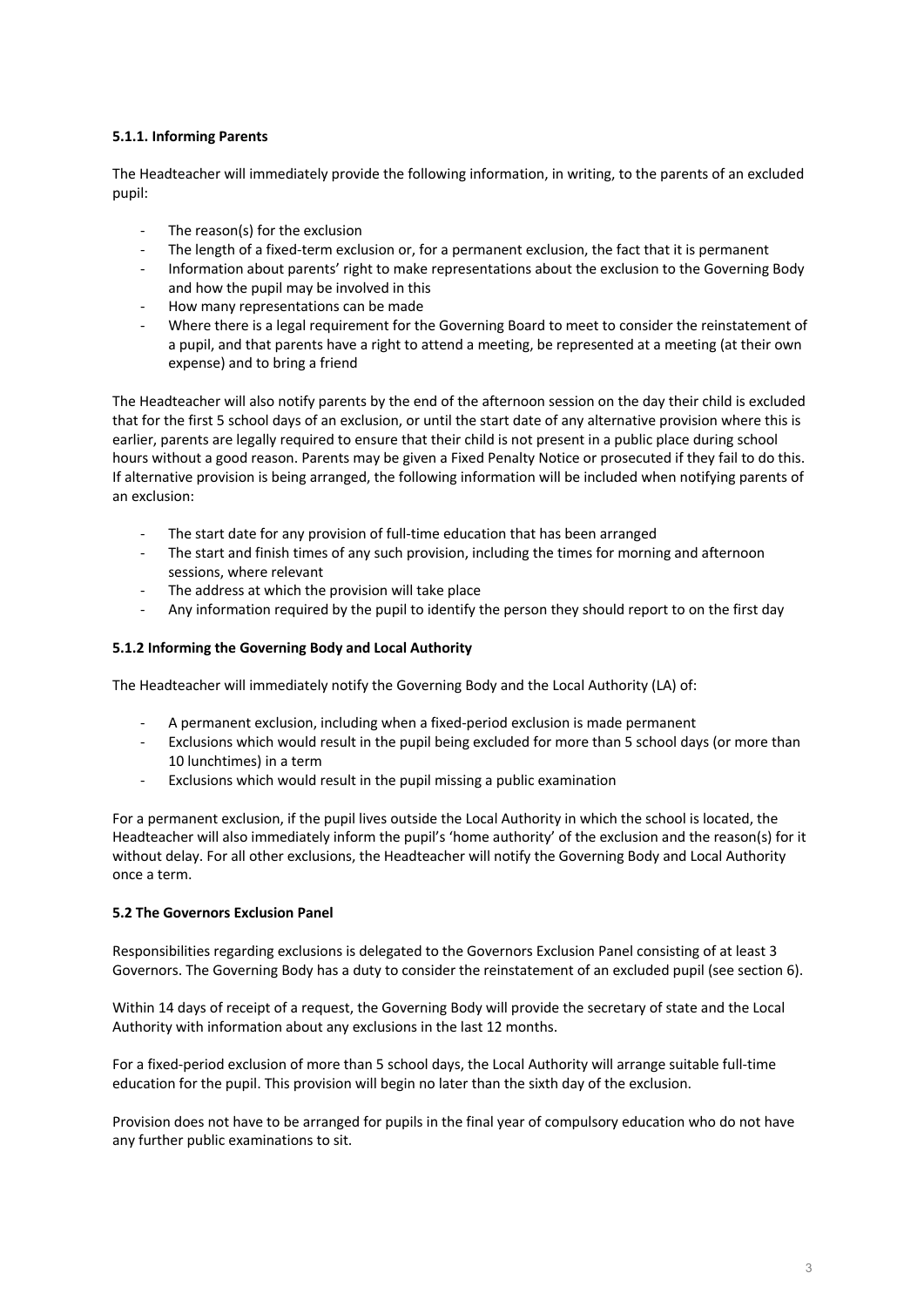# **5.3 The Local Authority**

For permanent exclusions, the LA is responsible for arranging suitable full-time education to begin no later than the sixth day of the exclusion.

## **6. Considering the Reinstatement of a Pupil**

The Governors Exclusion Panel will consider the reinstatement of an excluded pupil within 15 school days of receiving the notice of the exclusion if:

- The exclusion is permanent
- It is a fixed-term exclusion which would bring the pupil's total number of school days of exclusion to more than 15 in a term
- It would result in a pupil missing a public examination

If requested to do so by parents, the Governors Exclusion Panel will consider the reinstatement of an excluded pupil within 50 school days of receiving notice of the exclusion if the pupil would be excluded from school for more than 5 school days, but less than 15, in a single term.

Where an exclusion would result in a pupil missing a public examination, the Governors Exclusion Panel will consider the reinstatement of the pupil before the date of the examination. If this is not practicable, the Chair of the Governing Body (or the Vice-Chair where the chair is unable to make this consideration) will consider the exclusion independently and decide whether or not to reinstate the pupil.

The Governors Exclusion Panel can either:

- Decline to reinstate the pupil, or
- Direct the reinstatement of the pupil immediately, or on a particular date

In reaching a decision, the Governors Exclusion Panel will consider whether the exclusion was lawful, reasonable and procedurally fair and whether the Headteacher followed their legal duties. They will decide whether or not a fact is true 'on the balance of probabilities', which differs from the criminal standard of 'beyond reasonable doubt', as well as any evidence that was presented in relation to the decision to exclude.

Minutes will be taken of the meeting, and a record of evidence kept. The outcome will also be recorded on the pupil's educational record.

The Governors Exclusion Panel notify, in writing, the Headteacher, parents and the Local Authority of its decision, along with reasons for its decision, without delay.

Where an exclusion is permanent, the Governors Exclusion Panel decision will also include the following:

- The fact that it is permanent
- Notice of parents' right to ask for the decision to be reviewed by an independent review panel, and:
- The date by which an application for an independent review must be made
- The name and address to whom an application for a review should be submitted
- That any application should set out the grounds on which it is being made and that, where appropriate, reference to how the pupil's SEN are considered to be relevant to the exclusion
- That, regardless of whether the excluded pupil has recognised SEN, parents have a right to require the Local Authority to appoint an SEN expert to attend the review
- Details of the role of the SEN expert and that there would be no cost to parents for this appointment
- That parents must make clear if they wish for a SEN expert to be appointed in any application for a review
- That parents may, at their own expense, appoint someone to make written and/or oral representations to the panel, and parents may also bring a friend to the review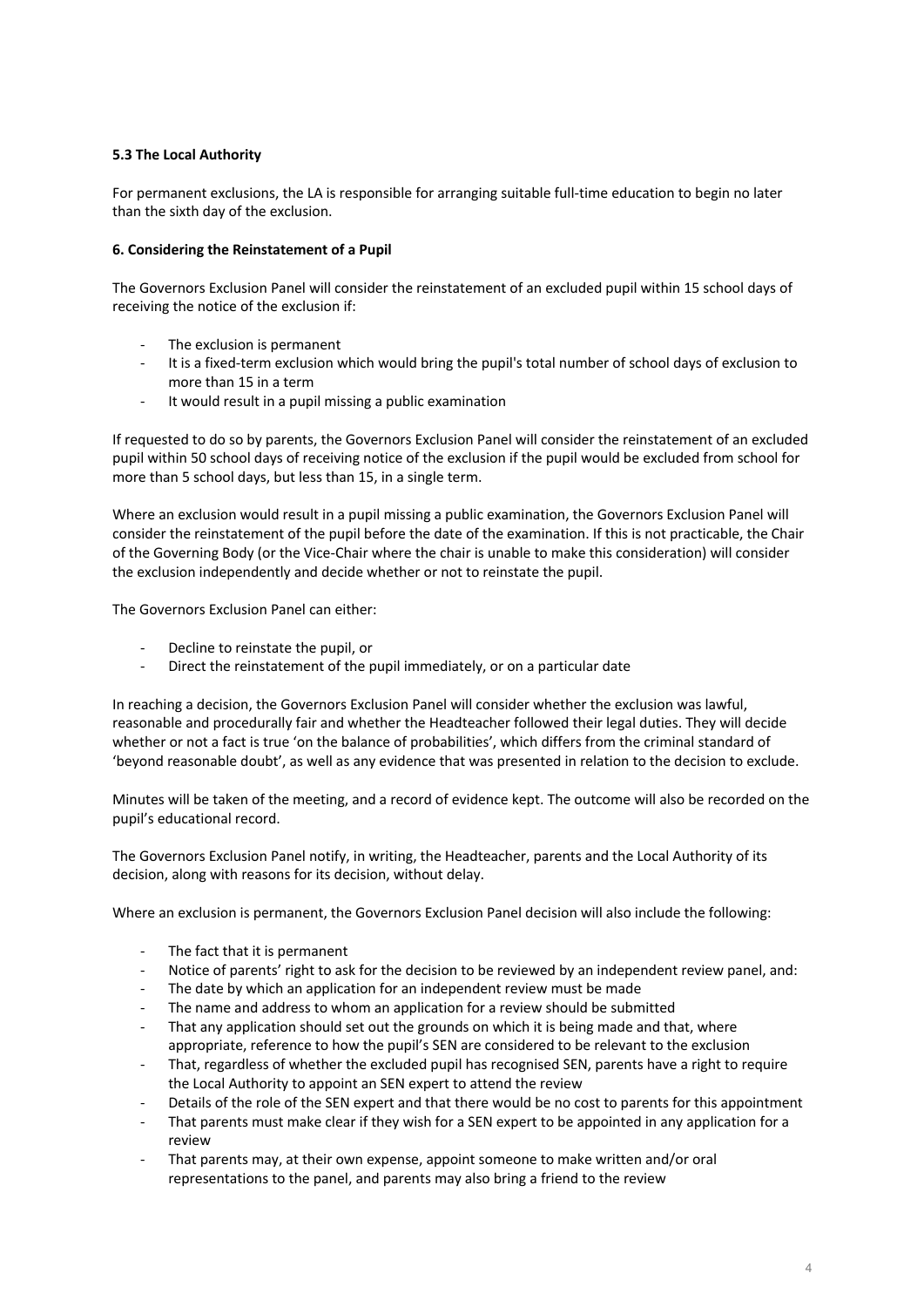That if parents believe that the exclusion has occurred as a result of discrimination, they may make a claim under the Equality Act 2010 to the first-tier tribunal (special educational needs and disability), in the case of disability discrimination, or the county court, in the case of other forms of discrimination. A claim of discrimination made under these routes should be lodged within 6 months of the date on which the discrimination is alleged to have taken place

## **7. An Independent Review**

If parents apply for an independent review, the Local Authority will arrange for an independent panel to review the decision of the Governing Body not to reinstate a permanently excluded pupil.

Applications for an independent review must be made within 15 school days of notice being given to the parents by the Governors Exclusion Panel of its decision to not reinstate a pupil.

A panel of 3 or 5 members will be constituted with representatives from each of the categories below. Where a 5-member panel is constituted, 2 members will come from the School Governor's category and 2 members will come from the headteacher category.

- A lay member to chair the panel who has not worked in any school in a paid capacity, disregarding any experience as a School Governor or volunteer
- School Governors who have served as a Governor for at least 12 consecutive months in the last 5 years, provided they have not been teachers or Headteachers during this time
- Headteachers or individuals who have been a Headteacher within the last 5 years

A person may not serve as a member of a review panel if they:

- Are a member of the Local Authority or Governing Body of the excluding school
- Are the Headteacher of the excluding school, or have held this position in the last 5 years
- Are an employee of the Local Authority or the Governing Body, of the excluding school (unless they are employed as a Headteacher at another school)
- Have, or at any time have had, any connection with the Local Authority school, Governing Body, parents or pupil, or the incident leading to the exclusion, which might reasonably be taken to raise doubts about their impartially
- Have not had the required training within the last 2 years (see Appendix 1 for what training must cover)

A clerk will be appointed to the panel.

The independent panel will decide one of the following:

- Uphold the Governing Body's decision
- Recommend that the Governing Body reconsiders reinstatement
- Quash the Governing Body's decision and direct that they reconsider reinstatement (only when the decision is judged to be flawed)

The panel's decision can be decided by a majority vote. In the case of a tied decision, the chair has the casting vote.

# **8. School Registers**

A pupil's name will be removed from the school admissions register if:

- 15 school days have passed since the parents were notified of the exclusion panel's decision to not reinstate the pupil and no application has been made for an independent review panel, or
- The parents have stated in writing that they will not be applying for an independent review panel